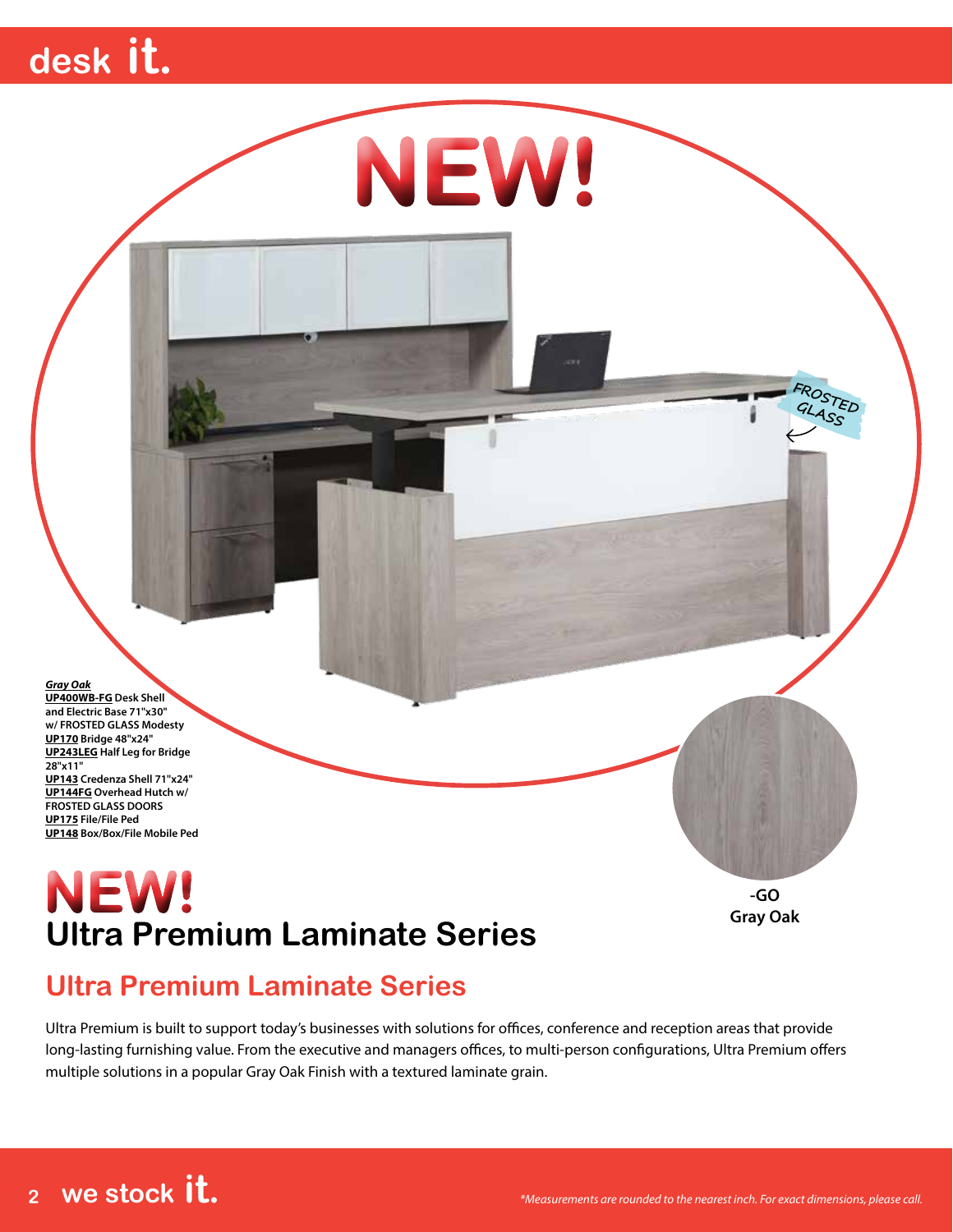# **desk it.**

### **NEW! Ultra Premium Laminate Series | Typicals**



**Ultra Premium Bow Front L-Set with FROSTED GLASS Accent 71"x89" UP723648FGL-FPS** Consists of: UP189FG, UP145, UP166 **List \$3,395**



**Ultra Premium Bow Front U-Set with FROSTED GLASS Accents 71"x113" UP-BFU48FG** Consists of: UP189FG, UP170, UP143, UP144FG, UP166, UP175 **List \$7,095**



**Ultra Premium Step Front 72" Straight Front U-Set with LAMINATE Accents 71"x108" UP-SFU7248LM** Consists of: UP101SF, UP170, UP143, UP144LD, UP166, UP175 **List \$5,890**



**Ultra Premium Step Front 72" Straight Front U-Set with FROSTED GLASS Accents 71"x108" UP-SFU7248FG** Consists of: UP101FG, UP170, UP143, UP144FG, UP166, UP175 **List \$7,070**



**Ultra Premium Reception Station with Floating FROSTED GLASS Transaction Top 71"x78"x42"H UP169180FF** Consists of: UP169FGT, UP180, UP175 **List \$3,890**



**Ultra Premium 72"x30" ELECTRIC BASE+SHELL U-Set with LAMINATE Accents 71"x108" UP400USF48FF148** Consists of: UP400WB-LM, UP170, UP243LEG, UP143, UP144LD, UP175, UP148 **List \$8,090**



**72"x30" ELECTRIC BASE+SHELL U-Set with FROSTED GLASS Accents UP400UFG48FF148** Consists of: UP400WB-FG, UP170, UP243LEG, UP143, UP144FG, UP175,